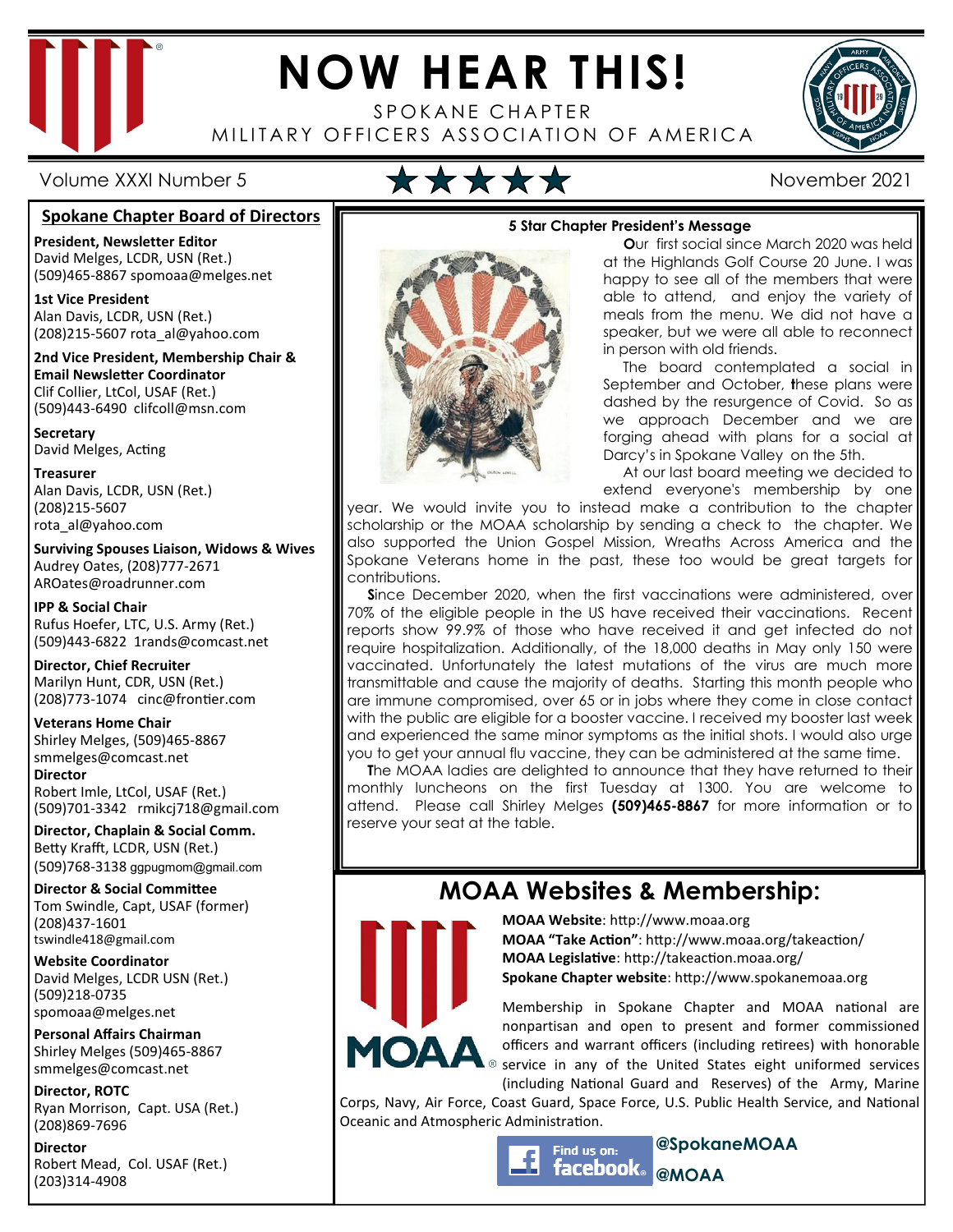

#### **Wreaths Across America**

#### **Medical Lake Veterans Cemetery wreath laying ceremony will be at 1200 18 December 2021**

The chapter continues to support this project through MOAA Widows and Wives. We can each sponsor wreaths for the Washington State Veteran's Cemetery at Medical Lake by using the internet (increments of \$15.00 only) via the link below #1 or a check by mail to our chapter coordinator (any amount desired) see be $low$  #2.

- 1. https://wreathsacrossamerica.org/social/WA0016---Widows-and-Wives-of-Spokane-MOAA?Sid=21044|0|0|1|
- 2. You may send a donation check of any amount payable to Widows and Wives, 9817 N Ute Ct, Spokane, WA 99208-9415. Please indicate "Wreaths" in the memo of your check. These funds will be combined to purchase as many wreaths as possible. If donating via Widows and Wives please see that we receive your check by 22 November to ensure the consolidated donation will be delivered to Wreaths Across America by December 2, 2021.

Whichever option you choose, we still receive one free wreath for every two that are purchased. The deadline for all donations to be received by Wreaths Across America for 2021 is 2 December. Questions: Please call Dave or Shirley Melges at 509 465-8867, please leave a message if there is no answer, we will call you back.

**NOW HEAR THIS!** *Is published at least 6 times per year by the Spokane Chapter, Military Officers Association of America, P O Box 466, Veradale WA 99037. Editor: David Melges, spomoaa@melges.net, (509)218-0735. Advertising limited to members/spouses only. No subject matter that would preclude non-profit mailing.*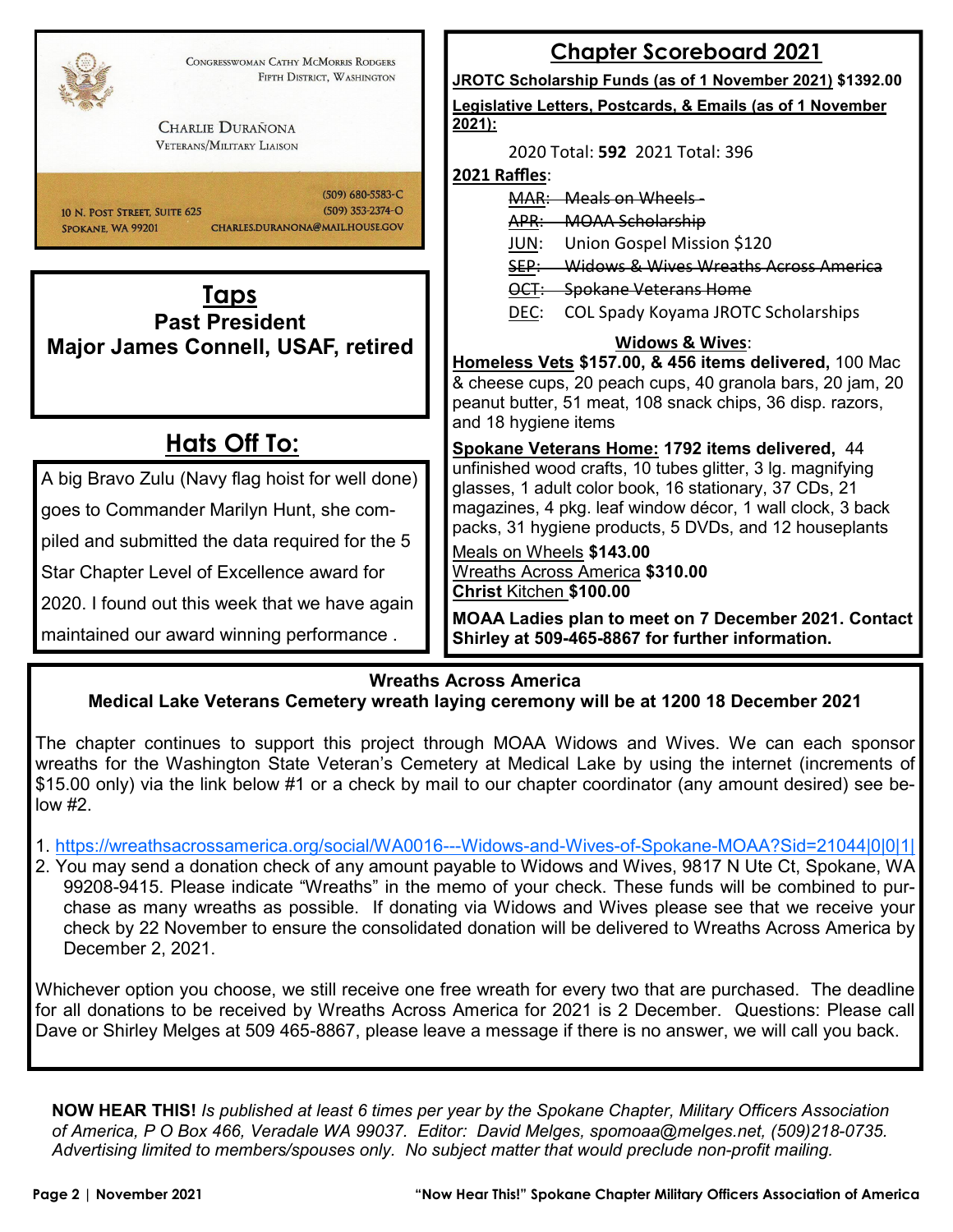## **LEGISLATIVE ACTION REPORT**

**Key Bills being considered by Congress** 

Show your support for these bills by going to http://takeaction.moaa.org/?0 Our chapter designation is *WA07,* which will be useful when using the MOAA website. **HOUSE 148** A bill to provide a work opportunity tax credit for military spouses and to provide for flexible spending arrangements for childcare services for military families. HOUSE 239 A bill to amend title 38, United States Code, to provide for limitations on copayments for contraception furnished by the Department of Veterans Affairs, and for other purposes. **HOUSE 344** A bill to direct the Secretary of Veterans Affairs to conduct an analysis of the need for women-specific programs that treat and rehabilitate women veterans with drug and alcohol dependency and to carry out a pilot program regarding such programs. HOUSE 475 A bill to amend title 10, United States Code, to improve dependent coverage under the TRICARE Young Adult Program, and for other purposes. HOUSE 910 A bill to direct the Comptroller General of the United States to conduct reviews of certain budget requests of the President for the medical care accounts of the Department of Veterans Affairs. HOUSE 912 A bill to direct the Secretary of Veterans Affairs to make certain improvements relating to mental health and suicide prevention outreach to minority veterans and American Indian and Alaska Native veterans, and for other purposes. HOUSE 914 A bill to amend title 38, United States Code, to require the Secretary of Veterans Affairs to furnish dental care in the same manner as any other medical service, and for other purposes. HOUSE 1012 Senate 321 A bill to award a Congressional Gold Medal to the members of the Women's Army Corps who were assigned to the 6888th Central Postal Directory Battalion, known as the "Six Triple Eight." HOUSE 1276 A bill to authorize the Secretary of Veterans Affairs to furnish COVID-19 vaccines to certain individuals, and for other purposes. HOUSE 1282 A bill to amend title 10, United States Code, to expand eligibility to certain military retirees for concurrent receipt of veterans' disability compensation and retired pay or combat-related special compensation, and for other purposes. HOUSE 1801 A bill to amend title 38, United States Code, to increase the maximum age for children eligible for medical care under the CHAMPVA program, and for other purposes. HOUSE 1854 A bill to amend the Internal Revenue Code of 1986 to allow for a credit against tax for employers of reservists. HOUSE 1972 A bill to amend title 38, United States Code, to expand the list of diseases associated with exposure to certain herbicide agents for which there is a presumption of service connection for veterans who served in the Republic of Vietnam to include hypertension, and for other purposes. HOUSE 1997 A bill to amend title 10, United States Code, to improve the TRICARE program for certain members of the Retired Reserve of the reserve components. HOUSE 2127 A bill to improve the provision of health care and other benefits from the Department of Veterans Affairs for veterans who were exposed to toxic substances, and for other purposes. HOUSE 2339 A bill to amend title 37, United States Code, to establish a basic needs allowance for low-income regular members of the Armed Forces. Senate 344 A bill to amend title 10, United States Code, to provide for concurrent receipt of veterans' disability compensation and retirement pay for disability retirees with fewer than 20 years of service and a combat-related disability, and for other purposes. Senate 437 A bill to amend title 38, United States Code, to concede exposure to airborne hazards and toxins from burn pits under certain circumstances, and for other purposes. Senate 625 A bill to amend title 10, United States Code, to eliminate the enrollment fee requirement for TRICARE Select for members of the Armed Forces who retired before January 1, 2018. The list continues, you can see them and comment on them by going to *https://takeaction.moaa.org/?0* 

## **Legislative Contacts**

**President Joe Biden**  The White House 1600 Pennsylvania Ave. Washington DC 20500

### **Washington**

#### **Senator Patty Murray**

United States Senate 10 North Post St, Suite 600 Spokane WA 99201 (509)624-9515 Fax (509)624-9561

#### **Senator Maria Cantwell**

United States Senate 920 W. Riverside, Suite 697 Spokane WA 99201 (509)353-2507 Fax (509)353-2547

#### **Representative Cathy McMorris Rodgers**

United States House of Representatives 10 N. Post St, Suite 625 Spokane WA 99201 (509)353-2374 Fax (509)352-2412

### **Idaho**

**Senator Mike Crapo** United States Senate 610 W. Hubbard, Suite 209 Coeur d'Alene ID 83814 (208)664-5490 Fax (208)664-0889

#### **Senator Jim Risch**

United States Senate 610 W. Hubbard, Suite 213 Coeur d'Alene ID 83814 (208)667-6130 Fax (208)765-1743

#### **Representative Russ Fulcher**

United States House of Representatives 1250 Ironwood Dr. Suite. 241 Coeur d'Alene ID 83814 (208)667-0127 Fax: (208)667-0310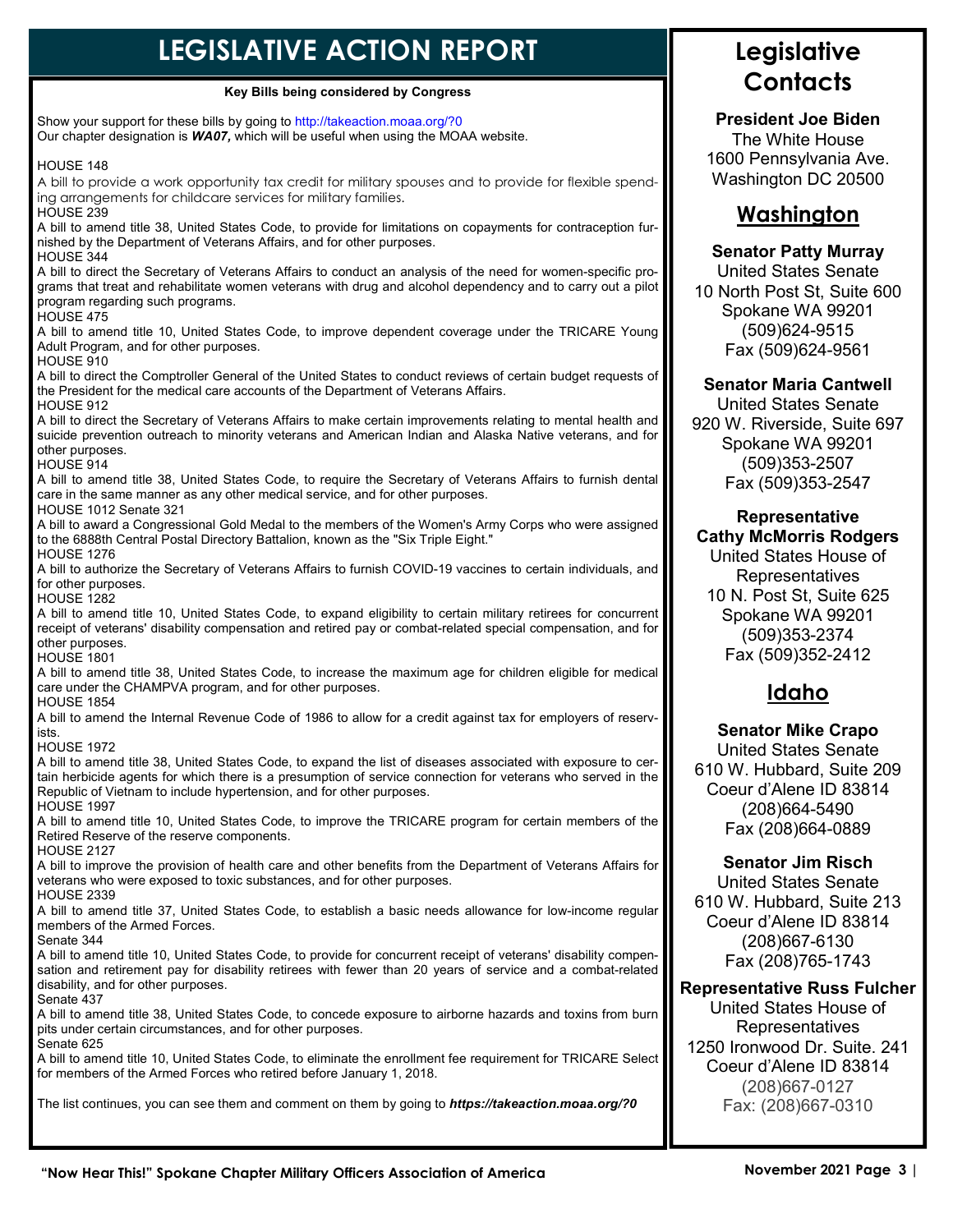| <b>Mailing Address</b>                                                                                                                                                                                                         |                                                                                                                                |                                                          |
|--------------------------------------------------------------------------------------------------------------------------------------------------------------------------------------------------------------------------------|--------------------------------------------------------------------------------------------------------------------------------|----------------------------------------------------------|
| Spokane Chapter, MOAA<br>P.O. Box 466                                                                                                                                                                                          | <b>Social Registration December 2021</b><br>Please mail reservation early so we receive it no later than Wednesday, 1 December |                                                          |
| Veradale WA 99037                                                                                                                                                                                                              | To cancel a reservation, contact Rufus Hoefer (509) 443-6822 NLT Wednesday, 1 December for refund.                             |                                                          |
| <b>What's on the Menu:</b>                                                                                                                                                                                                     | Date & Times                                                                                                                   | Location                                                 |
| Buffet of Prime Rib, Salmon                                                                                                                                                                                                    | Sunday, 5 December 2021                                                                                                        | Darcy's, Spokane Valley                                  |
| and Chicken Cordon Bleu,                                                                                                                                                                                                       | Cost is \$28 per person<br>(includes gratuity)                                                                                 | 10502 E. Sprague                                         |
| rice pilaf, garlic red                                                                                                                                                                                                         | Please reserve ____ places for the Sunday, 5 December social at                                                                |                                                          |
| potatoes, veggies, salad                                                                                                                                                                                                       | Darcy's Spokane Valley. My check in the amount of \$                                                                           |                                                          |
| and bread sticks. Little                                                                                                                                                                                                       | enclosed (\$28 x __ number of reservations). Make check payable                                                                |                                                          |
| bites for desserts. Cash bar.                                                                                                                                                                                                  | to "Spokane Chapter MOAA" and mail to chapter mailbox above.                                                                   |                                                          |
| _Name: _______________________                                                                                                                                                                                                 |                                                                                                                                | Member/Guest (circle one)                                |
| Mame: Name and Alberta and Alberta and Alberta and Alberta and Alberta and Alberta and Alberta and Alberta and Alberta and Alberta and Alberta and Alberta and Alberta and Alberta and Alberta and Alberta and Alberta and Alb |                                                                                                                                | Member/Guest (circle one)                                |
| Name:                                                                                                                                                                                                                          | Member/Guest (circle one) Name: __________                                                                                     | Member/Guest (circle one)                                |
| Membership Chair/Committee<br>Spokane Chapter, MOAA<br>P.O. Box 466,                                                                                                                                                           | <b>Update My Communication Preferences</b><br><b>EMAIL REQUEST, CHANGE OF ADDRESS or PHONE, or TEMPORARILY AWAY:</b>           |                                                          |
| Veradale WA 99037                                                                                                                                                                                                              | Clip and complete this form and send it to the address on the left                                                             |                                                          |
| Member Name: ______                                                                                                                                                                                                            |                                                                                                                                |                                                          |
| (Please print clearly)                                                                                                                                                                                                         |                                                                                                                                |                                                          |
|                                                                                                                                                                                                                                | I would like to be added to the chapter email list. I specifically request to (check all that apply):                          |                                                          |
| Receive the chapter newsletter by email<br>NOTE: We do not send junk email or spam. Also, we do not give                                                                                                                       |                                                                                                                                |                                                          |
| [] Receive important information in a timely manner.                                                                                                                                                                           | away, sell or trade anyone's email addresses.                                                                                  |                                                          |
|                                                                                                                                                                                                                                |                                                                                                                                |                                                          |
| (Please print clearly)                                                                                                                                                                                                         |                                                                                                                                |                                                          |
| [] My mailing address, email address, and/or phone number has changed to:                                                                                                                                                      |                                                                                                                                |                                                          |
|                                                                                                                                                                                                                                |                                                                                                                                |                                                          |
| Fill out and Mail to: Spokane Chapter<br>Military Officers Association of America                                                                                                                                              | <b>Join Today!</b><br>Regular Member: \$15/yr. or \$40 for 3 yrs.<br>Surviving Spouse: \$9/year or \$25 for 3 years            | FREE Chapter Membership for NEW members thru 31 DEC 2022 |
|                                                                                                                                                                                                                                |                                                                                                                                |                                                          |
|                                                                                                                                                                                                                                |                                                                                                                                |                                                          |
|                                                                                                                                                                                                                                |                                                                                                                                |                                                          |
|                                                                                                                                                                                                                                |                                                                                                                                |                                                          |
|                                                                                                                                                                                                                                |                                                                                                                                |                                                          |
|                                                                                                                                                                                                                                |                                                                                                                                |                                                          |
| To join Spokane Chapter, MOAA, membership is required in MOAA national. I am / am not (circle one) a current member of MOAA national.                                                                                          |                                                                                                                                |                                                          |
| Membership in the Spokane Chapter and MOAA national is open to present and former commissioned officers and warrant officers                                                                                                   |                                                                                                                                |                                                          |
|                                                                                                                                                                                                                                |                                                                                                                                |                                                          |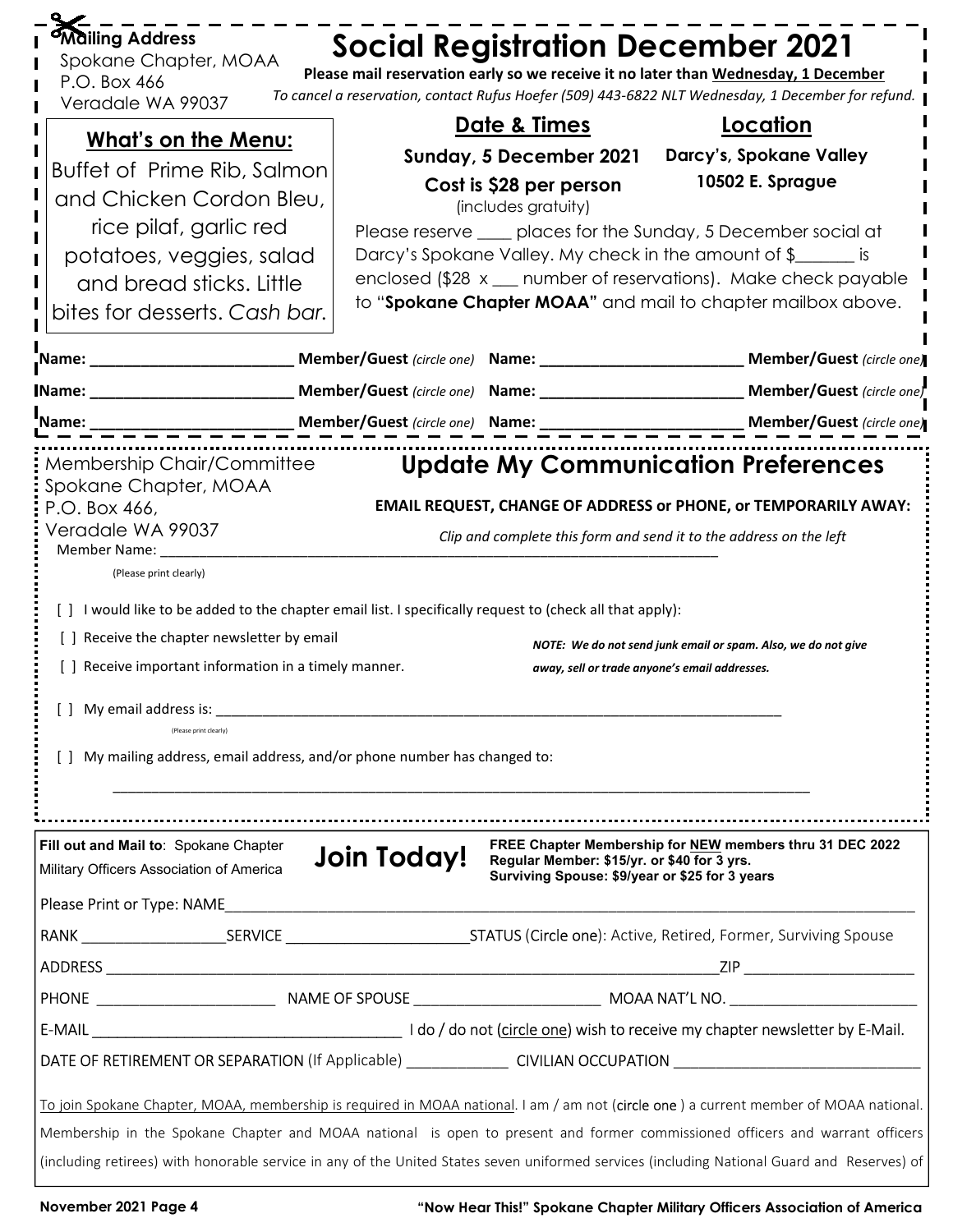## **Local Resources**

#### **Washington Attorney General's Military & Veteran Legal Resource Guide**

This guide summarizes in one place some of the many legal rights, protections, and resources available to Washington's military service members, veterans, and their families. It is designed to help promote awareness and understanding about the laws and protections among military service members, veterans, and others to help current and former military service members see the full benefit these laws provide.

**The free guide can be downloaded at the following link or received by mail via written request to the address below:** 

http://www.atg.wa.gov/veteran-and-militaryresources

#### **Casualty Assistance Officer Erica Kerin is the casualty assistance officer for Fairchild AFB and surrounding area.**

Bldg. 2040 at 7 W. Arnold St., (509)247-4488. *If you leave a message, she will call you back.* 

#### **U.S. Air Force Legal Assistance Fairchild AFB Wing Headquarters (509)247-2838**

Legal Assistance: Tuesday & Thursday 0830-0930 Notary & Power of Attorney: Mon—Fri 0830-1600  *Call to find out if they can help with your legal* 

## **Chapter Spady Koyama JROTC Scholarship**

In past years we donate the December Social raffle proceeds to support the local high school JROTC graduates who will be continuing their education with a \$500.00 scholarship sent to the school they attend. I would encourage you to send a donation to the chapter. This scholarship enables us to further assist these deserving individuals further their education.

## **Fairchild Prescription Changes**

The pharmacy prefers to receive new prescriptions electronically, it speeds up the process to get it filled. *All prescriptions (new and refills)* are to be picked up/filled/refilled at the refill pharmacy next to the BX. This will reduce the amount of foot traffic in the clinic. Minimum fill/refill time is 3 business days. *New prescription activation is required*, to confirm your new Rx call **509-247-2513/5567**. The Refill pharmacy is open 0930 -1630 Mon-Fri. The automated dispenser inside the BX entrance is also available during BX hours for refills only. Both pharmacies are closed every third Wednesday at 1200 for training. Operating hours are subject to change, call before you go. There have been issues with the automated refill computer recently; if you call, enter your Rx number and get a reply that your refill is ready to pick up instead of a day in the near future, it is incorrect. Call **509-247-5567** and talk to a pharmacy technician.

#### **Stamps, Cards, Gifts for Spokane Veterans Home**

Residents at the Washington State Spokane Veterans Home would appreciate used IPods, postage stamps, hair brushes, reading glasses, CDs, wall clocks with large numbers, plastic tube type hangers, unused greeting cards for birthdays, anniversary, sympathy etc., craft items, magazines, and new military hats of Army, DVD or Blue Ray movies, 3M Command hooks all sizes, baking mixes brownies, cookies, etc., travel type neck pillows, body wash. If you could donate any of these items, please call Shirley Melges at 509-465-8867.